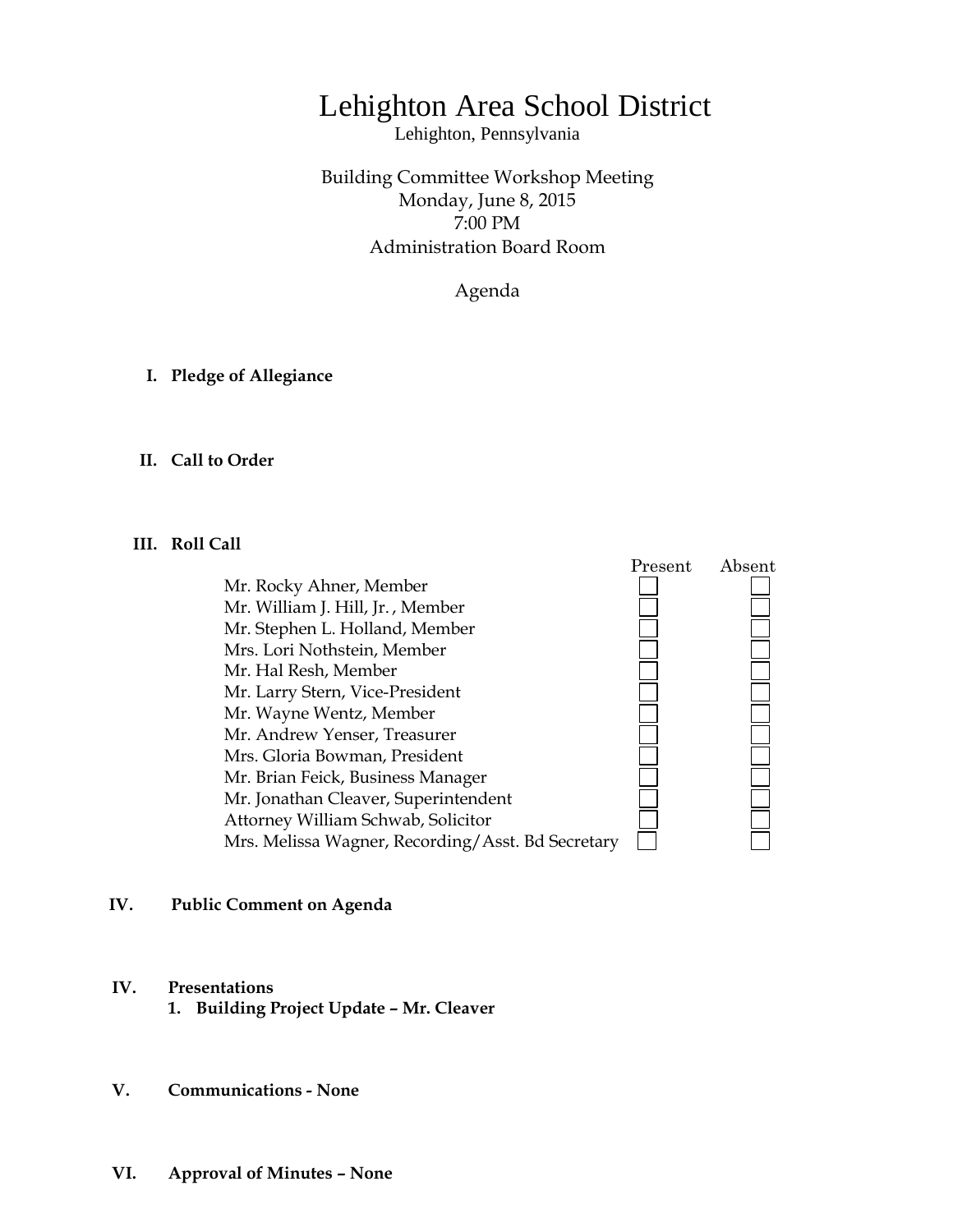#### **VII. Financial Matter**

A. MOTION by , SECONDED by upon recommendation by the Finance Committee to approve the 2015-2016 Budget Resolution and PA Department of Education Form PDE-2028 (Resolution #14/15-04).

| Total<br><b>Estimated Revenue</b><br>Surplus (Shortfall)<br><b>Estimated Use of FB</b><br>Net Shortfall                                                                                                                                                                       | \$38,658,582<br>\$37,609,406<br>(\$1,049,176)<br>\$1,049,176<br>$(\$0)$ |     | $(Enc. 1 - Green)$ |
|-------------------------------------------------------------------------------------------------------------------------------------------------------------------------------------------------------------------------------------------------------------------------------|-------------------------------------------------------------------------|-----|--------------------|
| Roll Call Vote:                                                                                                                                                                                                                                                               |                                                                         |     |                    |
| Mr. Hal Resh, Member<br>Mr. William J. Hill, Jr., Member<br>Mr. Stephen Holland, Member<br>Mrs. Lori Nothstein, Member<br>Mr. Wayne Wentz, Member<br>Mr. Larry Stern, Vice-President<br>Mr. Rocky Ahner, Member<br>Mr. Andrew Yenser, Member<br>Mrs. Gloria Bowman, President | Yes                                                                     | No. | Absent Abstention  |

VOTE: YES - NO - NO - ABSENT - ABSTENTIONS -

B. MOTION by , SECONDED by upon recommendation by the Finance Committee to approve the 2015-2016 Homestead and Farmstead Exclusion, (Resolution #14/15-05).

Roll Call Vote:

 Mr. Andrew Yenser, Member Mrs. Lori Nothstein, Member Mr. Stephen Holland, Member Mr. William J. Hill, Jr., Member Mr. Hal Resh, Member Mr. Larry Stern, Vice-President Mr. Wayne Wentz, Member Mr. Rocky Ahner, Member Mrs. Gloria Bowman, President



| VOTF· | $\tau$ | ABSENT                   | <b>ABSTENTIONS -</b> |
|-------|--------|--------------------------|----------------------|
| - = ت | Ñ      | $\overline{\phantom{0}}$ |                      |
| . .   | . .    |                          |                      |
|       |        |                          |                      |

Workshop Meeting – June 8, 2015

(Enc. 2 – Green)